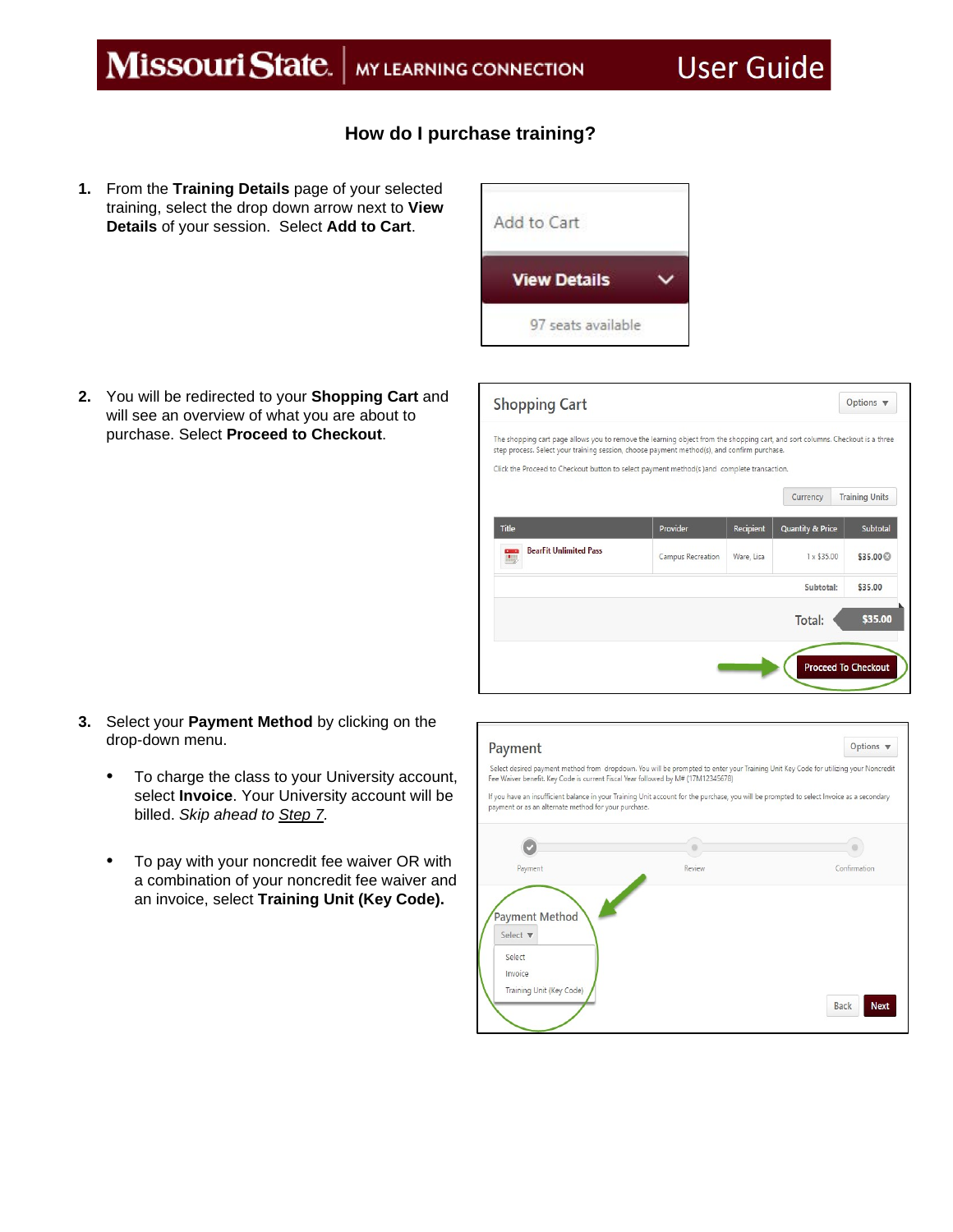- **4.** *To pay using your noncredit fee waiver*, enter your Training Unit Key Code.
	- Current two-digit fiscal year + M# *Example: 21M12345678*
	- Select **Apply.**

| Step 1 - Payment                                                                                                                                               | Options $\sqrt$ |              |  |  |  |  |  |  |
|----------------------------------------------------------------------------------------------------------------------------------------------------------------|-----------------|--------------|--|--|--|--|--|--|
| Select Payment Method from dropdown.                                                                                                                           |                 |              |  |  |  |  |  |  |
| To use your noncredit fee waiver benefit enter your Training Unit (Key Code).                                                                                  |                 |              |  |  |  |  |  |  |
| Training Unit (Key Code) = Fiscal Year + YOUR M# (20MXXXXXXXX)                                                                                                 |                 |              |  |  |  |  |  |  |
| If you have insufficient training units (noncredit fee waiver) available, you will be prompted to select Invoice (deferred payment) as a<br>secondary payment. |                 |              |  |  |  |  |  |  |
| CONFIRM THAT THE CORRECT PAYMENT METHOD IS SELECTED.                                                                                                           |                 |              |  |  |  |  |  |  |
|                                                                                                                                                                |                 |              |  |  |  |  |  |  |
| Payment                                                                                                                                                        | Review          | Confirmation |  |  |  |  |  |  |
| <b>Payment Method</b><br>Training Unit (Key Code) ▼<br>Keycode                                                                                                 |                 |              |  |  |  |  |  |  |
| 20M00066444                                                                                                                                                    | Apply           |              |  |  |  |  |  |  |

**5.** Your noncredit fee waiver will be applied, and you will see a summary of your current balances. Select **Next**.

| Individual Balance: 0.00 Training Unit(s) |  |  |
|-------------------------------------------|--|--|
| Keycode Balance: 100.00 Training Unit(s)  |  |  |
|                                           |  |  |
| Apply                                     |  |  |
|                                           |  |  |
|                                           |  |  |

**6.** If your training unit balance is insufficient, you will be prompted to pay the remaining balance with an invoice.

## Pay remaining balance

You do not have a sufficient amount of training units. Please select a method to pay the remaining balance of:

| Select $\blacktriangledown$ |                 |
|-----------------------------|-----------------|
| Select                      | bayment method. |
| Invoice                     |                 |